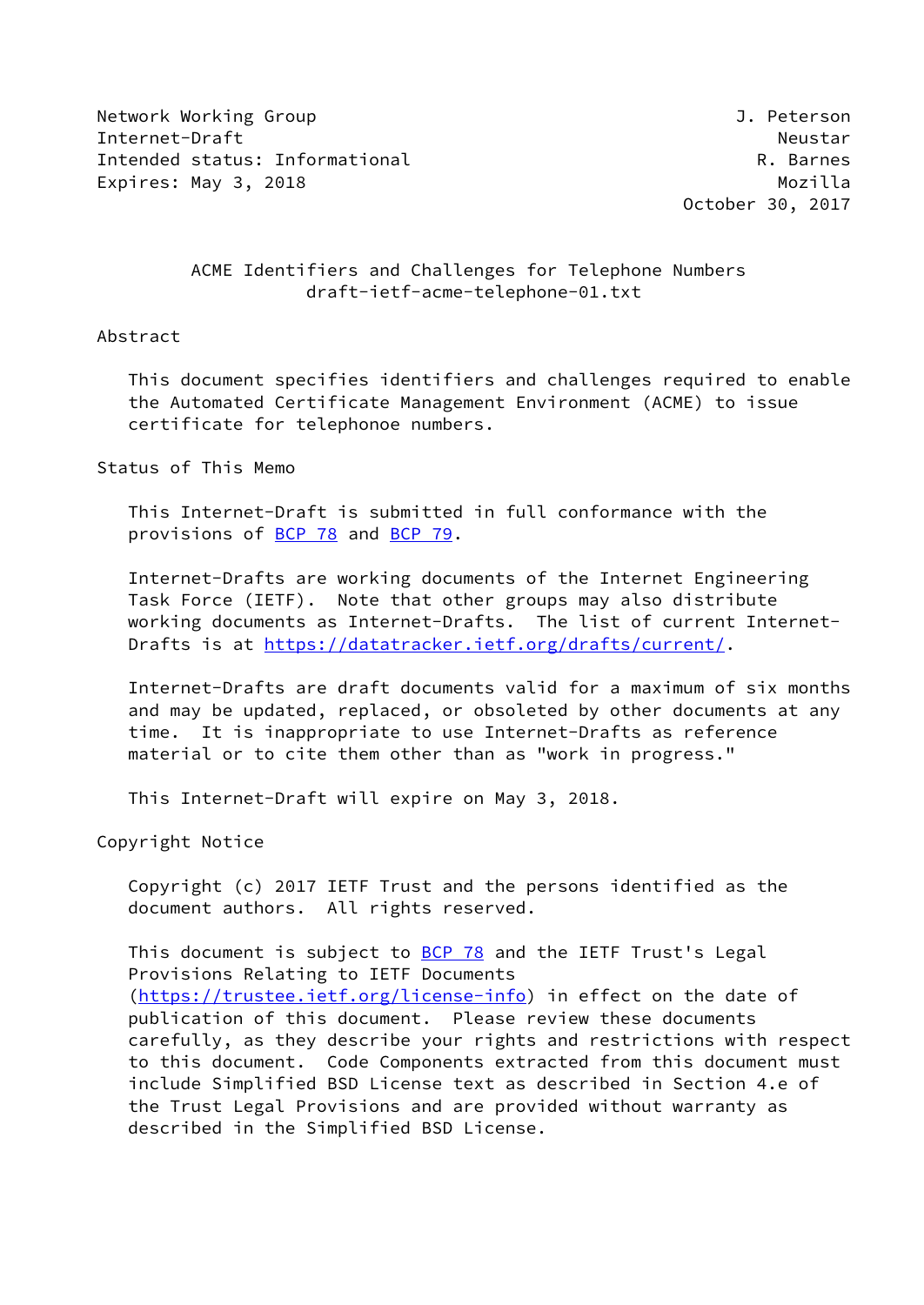<span id="page-1-1"></span>Internet-Draft **ACME** for TNs **October 2017** 

## Table of Contents

|    |                                                                      |  |  |  |  |  |  |  | $\overline{2}$ |
|----|----------------------------------------------------------------------|--|--|--|--|--|--|--|----------------|
| 2. |                                                                      |  |  |  |  |  |  |  | $\overline{3}$ |
| 3. | Telephone Number Identifier Type                                     |  |  |  |  |  |  |  | $\overline{3}$ |
|    | $\underline{4}$ . Challenges for Telephone Numbers                   |  |  |  |  |  |  |  | $\frac{3}{2}$  |
|    | 4.1. Service Provider Validation                                     |  |  |  |  |  |  |  | $\overline{4}$ |
|    | $4.2$ . Web-Based Telephone Number Routability Validation $\ldots$ . |  |  |  |  |  |  |  | $\overline{5}$ |
|    | 4.3. Advanced Routability Validation                                 |  |  |  |  |  |  |  | 6              |
|    | 4.4. Authority-Based Validation                                      |  |  |  |  |  |  |  | 6              |
|    | 4.5. Telephone Number Range Validation                               |  |  |  |  |  |  |  | 6              |
|    |                                                                      |  |  |  |  |  |  |  | 6              |
| 6. |                                                                      |  |  |  |  |  |  |  | 6              |
| 7. |                                                                      |  |  |  |  |  |  |  | $\mathbf{Z}$   |
|    | Informative References $\frac{7}{2}$                                 |  |  |  |  |  |  |  |                |
|    |                                                                      |  |  |  |  |  |  |  |                |

#### <span id="page-1-0"></span>[1](#page-1-0). Introduction

ACME  $[I-D.iett-acme-acme]$  is a mechanism for automating certificate management on the Internet. It enables administrative entities to prove effective control over resources like domain names, and automtes the process of generating and issuing certificates.

 The STIR problem statement [[RFC7340\]](https://datatracker.ietf.org/doc/pdf/rfc7340) identifies the need for Internet credentials that can attest authority for telephone numbers in order to detect impersonation, which is currently an enabler for common attacks associated with illegal robocalling, voicemail hacking, and swatting. These credentials are used to sign PASSporTs [\[I-D.ietf-stir-passport](#page-7-1)], which may be carried in using protocols such as SIP [\[I-D.ietf-stir-rfc4474bis](#page-7-2)] or delivered outside of the signaling channel of call setup [\[I-D.ietf-stir-oob](#page-7-3)]. Currently, the only defined credentials for this purpose are the certificates specified in [\[I-D.ietf-stir-certificates\]](#page-1-2).

<span id="page-1-2"></span> [I-D.ietf-stir-certificates] describes certificate extensions suitable for associating telephone numbers with certificates. To help enable certificate authorities to issue certificates with these extensions, this specification defines extensions to ACME suitable to enable certificate authorities to validate effective control of numbering resources and to issue corresponding certificates.

Note that the aim of the initial challenges specified in this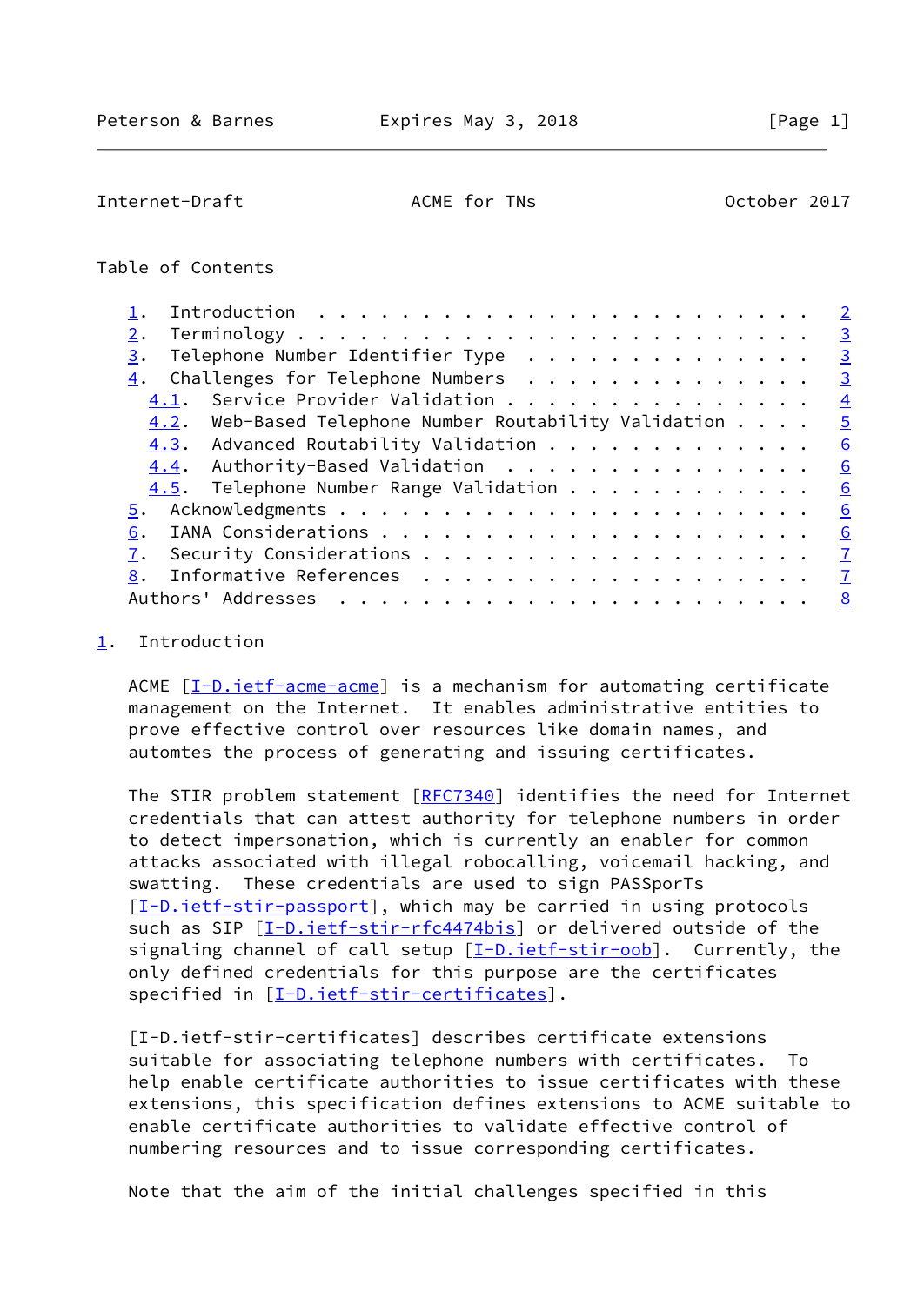document is not to prove the assignment and delegation of resources in the telephone network: it is instead to establish whether Internet-enabled entites have effective control over the devices associated with those resources. Such credentials are not mutually exclusive with credentials delegated from national authorities, and

| Peterson & Barnes | Expires May 3, 2018 | [Page 2] |
|-------------------|---------------------|----------|
|                   |                     |          |

<span id="page-2-1"></span>Internet-Draft **ACME** for TNs **October 2017** 

 future versions of this specification will explore issuance of those credentials as well. For the purposes of a call set-up protocol like SIP, there may be multiple attestations (for example, multiple SIP Identity header fields) signed by different parties.

<span id="page-2-0"></span>[2](#page-2-0). Terminology

 In this document, the key words "MUST", "MUST NOT", "REQUIRED", "SHALL", "SHALL NOT", "SHOULD", "SHOULD NOT", "RECOMMENDED", "NOT RECOMMENDED", "MAY", and "OPTIONAL" are to be interpreted as described in [\[RFC2119](https://datatracker.ietf.org/doc/pdf/rfc2119)].

<span id="page-2-2"></span>[3](#page-2-2). Telephone Number Identifier Type

 In order to issue certificates for telephone numbers with ACME, a new ACME identifier type for telephone numbers is required for use in ACME authorization objects. The baseline ACME specification only defines one type of identifier, for a fully-qualified domain name ("dns"). This document thus defines a new ACME identifier type for telephone numbers ("tn"). This represents a telephone number, specifically a number of the type that is specified in the TN Authorization List certificate extension of [\[I-D.ietf-stir-certificates\]](#page-1-2) for E164Number.

```
 {
  "status": "valid",
  "expires": "2015-03-01T14:09:00Z",
  "identifier": {
    "type": "tn",
    "value": "2125551212"
  },
  "challenges": [
    {
      "type": "sms-link-00",
      "status": "valid",
      "validated": "2014-12-01T12:05:00Z",
```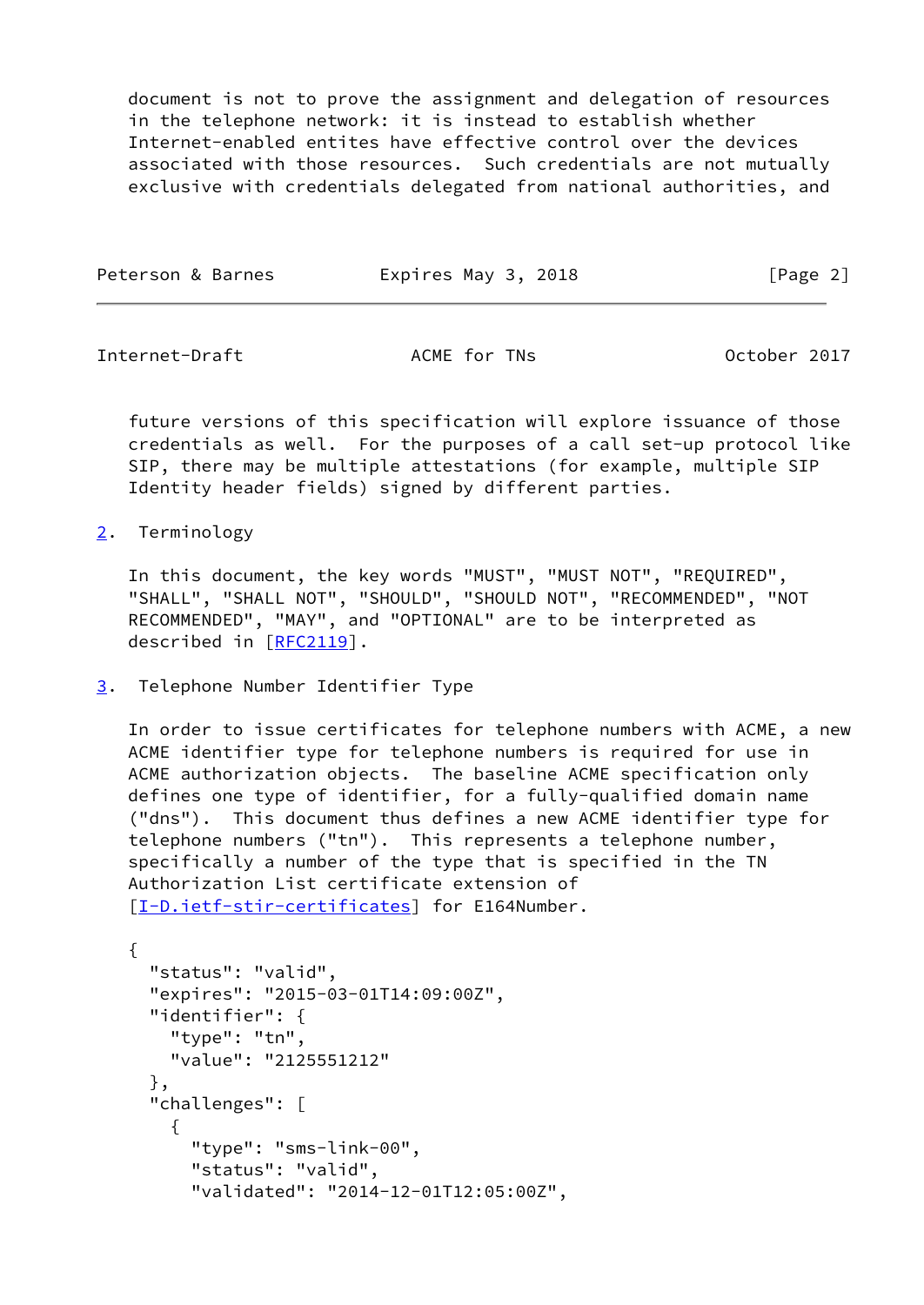```
 "keyAuthorization": "SXQe-2XODaDxNR...vb29HhjjLPSggwiE"
    }
 ]
}
```
## <span id="page-3-0"></span>[4](#page-3-0). Challenges for Telephone Numbers

 Proving that a device on the Internet has effective control over a telephone number is not as easy as proving control over an Internet resources like a DNS zone or a resource on the web. Issuing certificates for telephone numbers is perhaps most closely analogous to certificates for email addresses: end user control over an email

| Peterson & Barnes | Expires May 3, 2018 | [Page 3] |
|-------------------|---------------------|----------|
|-------------------|---------------------|----------|

<span id="page-3-1"></span>Internet-Draft **ACME** for TNs **October 2017** 

 address boils down to the capabilities to read and send email associated with that address. While a user typically has control over an email address for a long period of time, control over email addresses can change when users leave companies or other institutions, and addresses may subsequently end up in the control of another party. Moreover, while it is relatively easy to spoof the sender of any email address, as it unfortunately is with telephone numbers, it is harder to intercept traffic to a target email address or telephone number.

 The likely challenges for proving effective control over a telephone number therefore rely largely on routing some kind of secret to the telephone number in question and requesting that the receiving device play that secret back to the ACME server. The Short Message Service (SMS) provides a key building block for challenges because of its ability to route a secret addressed to a telephone number to a user controlled device. However, because of the diverse capabilities of Internet-connected devices that control telephone numbers, an SMS could be used in different ways for different challenges. Some devices will be able to interrogate their operating system to learn their own telephone number, for example, while others cannot. Some devices will be able to receive a text message and suppress it from being rendered to the user, while others cannot.

 Because the assignment of numbering resources can change over time, demonstrations of effective control must be regularly refreshed - though again, because of the diverse capabilities of the devices involved, different schemes for refreshing the challenge, ones that require less direct user supervision, may be available to some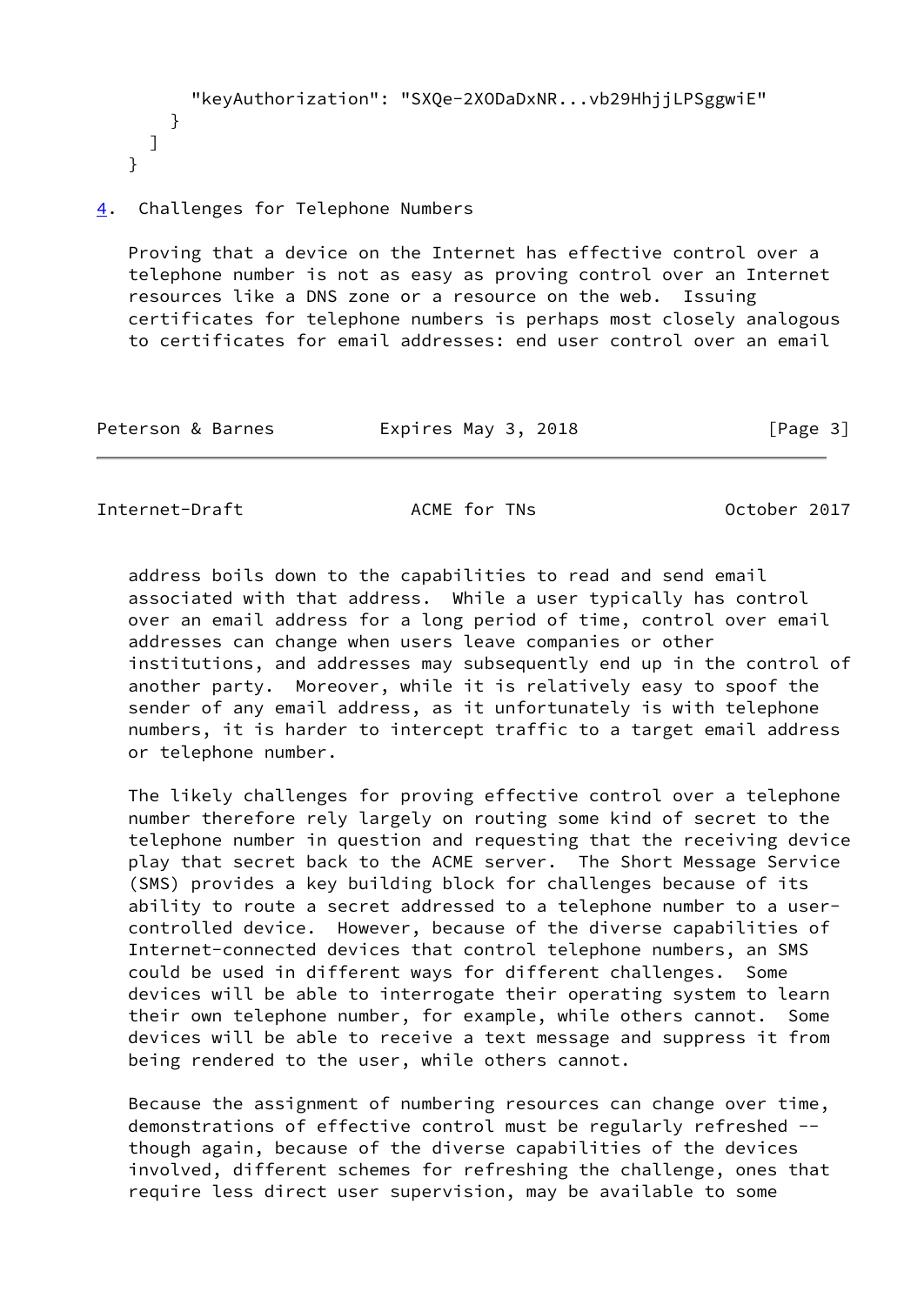devices and not others.

### <span id="page-4-0"></span>[4.1](#page-4-0). Service Provider Validation

 Communications Service Providers (CSPs) can delegate authority over numbers to their customers, and those CSPs who support ACME can then help customers to acquire certificates for those numbering resources with ACME. The system of [[I-D.ietf-acme-service-provider](#page-7-4)] for example gives a mechanism that allows service providers to acquire certificates corresponding to a Service Provider Code (SPC) as defined in [[I-D.ietf-stir-certificates\]](#page-1-2). Once service providers have certificates for SPCs, those could be leveraged to enable number acquisition flows compatible with those shown in [\[I-D.ietf-modern-problem-framework](#page-7-5)], by using a token mechanism such as the one described in [I-D.peterson-acme-authority-token].

[TBD token type registration and format]

Peterson & Barnes Fxpires May 3, 2018 Fage 4]

<span id="page-4-2"></span>Internet-Draft **ACME** for TNs **October 2017** 

 The token must contain the delegated telephone number or number range, the SPC of the CSP, a nonce, the signature of the CSP with its SPC credential, and a link to a resource where relying parties can acquire the SPC credential.

 An ACME server supporting the Service Provider Validation for telephone number certificates must have some way to determine whether or not a telephone number falls within a particular SPC. This may involve consulting a local or external database that maps SPCs to TNs. Without this check, CSPs would be able to issue credentials for numbers owned by other CSPs. The order should only be validated if the telephone number in the order actually falls under the SPC that signed the token.

<span id="page-4-1"></span>[4.2](#page-4-1). Web-Based Telephone Number Routability Validation

 With web-based telephone number routability validation, the client in an ACME transaction proves its control over a telephone number by proving that it can receive traffic sent to that number over the PSTN. The ACME server challenges the client to dereference a URL containing a token that is sent to the client over SMS. Typically that token will be embedded in a URL that the end user will visit in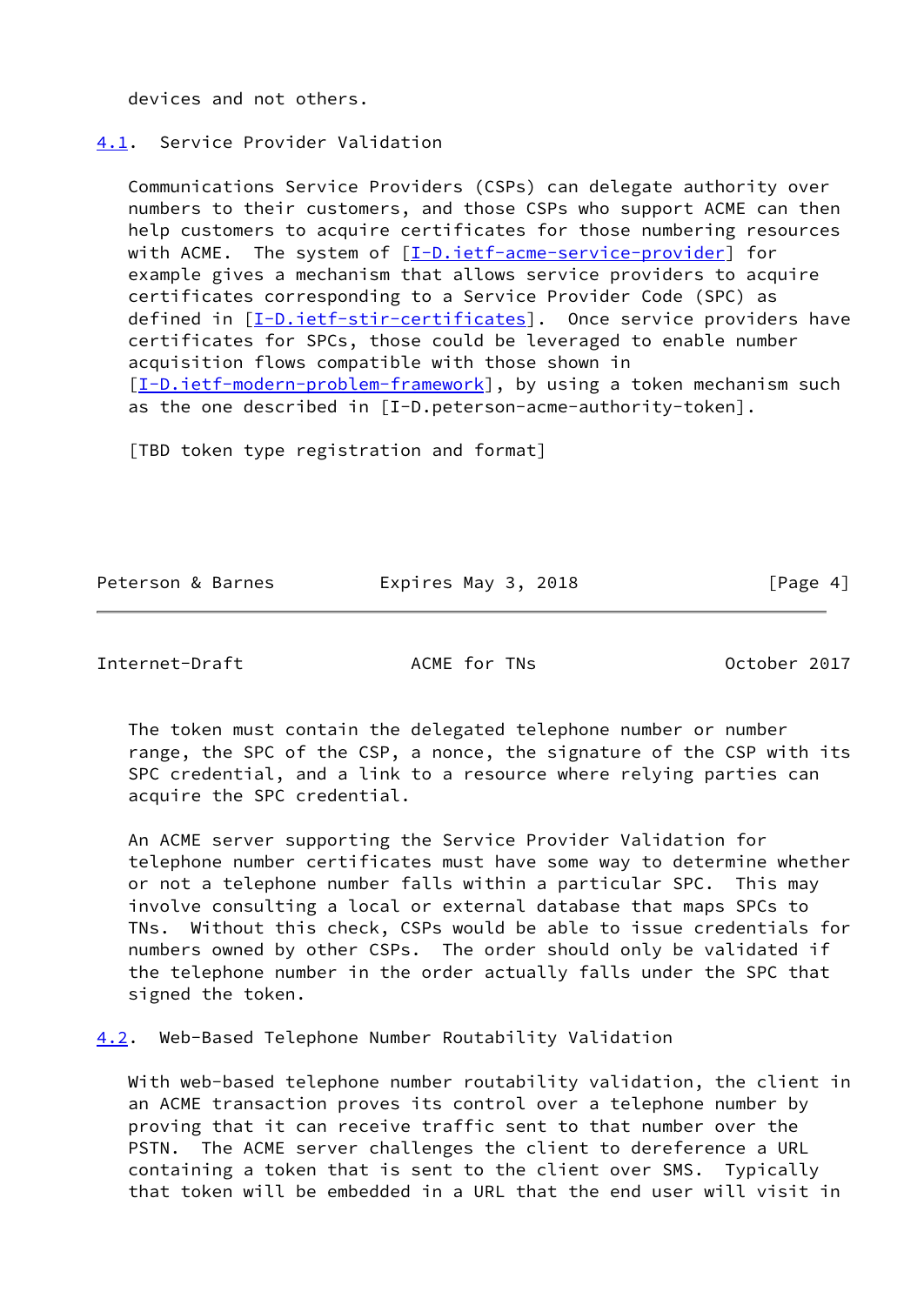order to be guided to a web resource that will enable account creation with the CA. By allowing a user action to complete the challenge, this validation method supports the use of ACME with SMS endpoints that do not support automated response to challenges.

type (required, string): The string "sms-link-00"

 token (required, string): A random value that uniquely identifies the challenge. This value MUST have at least 128 bits of entropy, in order to prevent an attacker from guessing it. It MUST NOT contain any characters outside the URL-safe Base64 alphabet and MUST NOT contain any padding characters ("=").

```
 {
  "type": "sms-link-00",
}
```
 A client's response to this challenge simply acknowledges that it is ready to receive the validation SMS from the server.

 On receiving a response, the server sends an SMS message to the TN being validated containing a URL that the client must have a user access in order to complete the challenge. This URL is intended to be opened in a web browser so that the user can have an interaction with the CA; it is not sufficient for the client to simply send a GET request to the URL.

| Expires May 3, 2018<br>Peterson & Barnes |  |  | [Page 5] |
|------------------------------------------|--|--|----------|
|------------------------------------------|--|--|----------|

<span id="page-5-1"></span>Internet-Draft **ACME** for TNs **October 2017** 

 To validate an "sms-link" challenge, the server verifies that a user has visited the URL included in the SMS message and completed any steps specified there.

 Because SMS return routability tests are becoming more common in two factor authentication systems, they have also become an attractive target for attackers to try to compromise. Using short-lived certificates for this function, and requiring the client to perform this validation repeatedly, would help to mitigate associated risks.

<span id="page-5-0"></span>[4.3](#page-5-0). Advanced Routability Validation

 Future versions of this specification will explore ways to increase the automation of the challenge process when the client device has an application capable of creating ACME accounts and requesting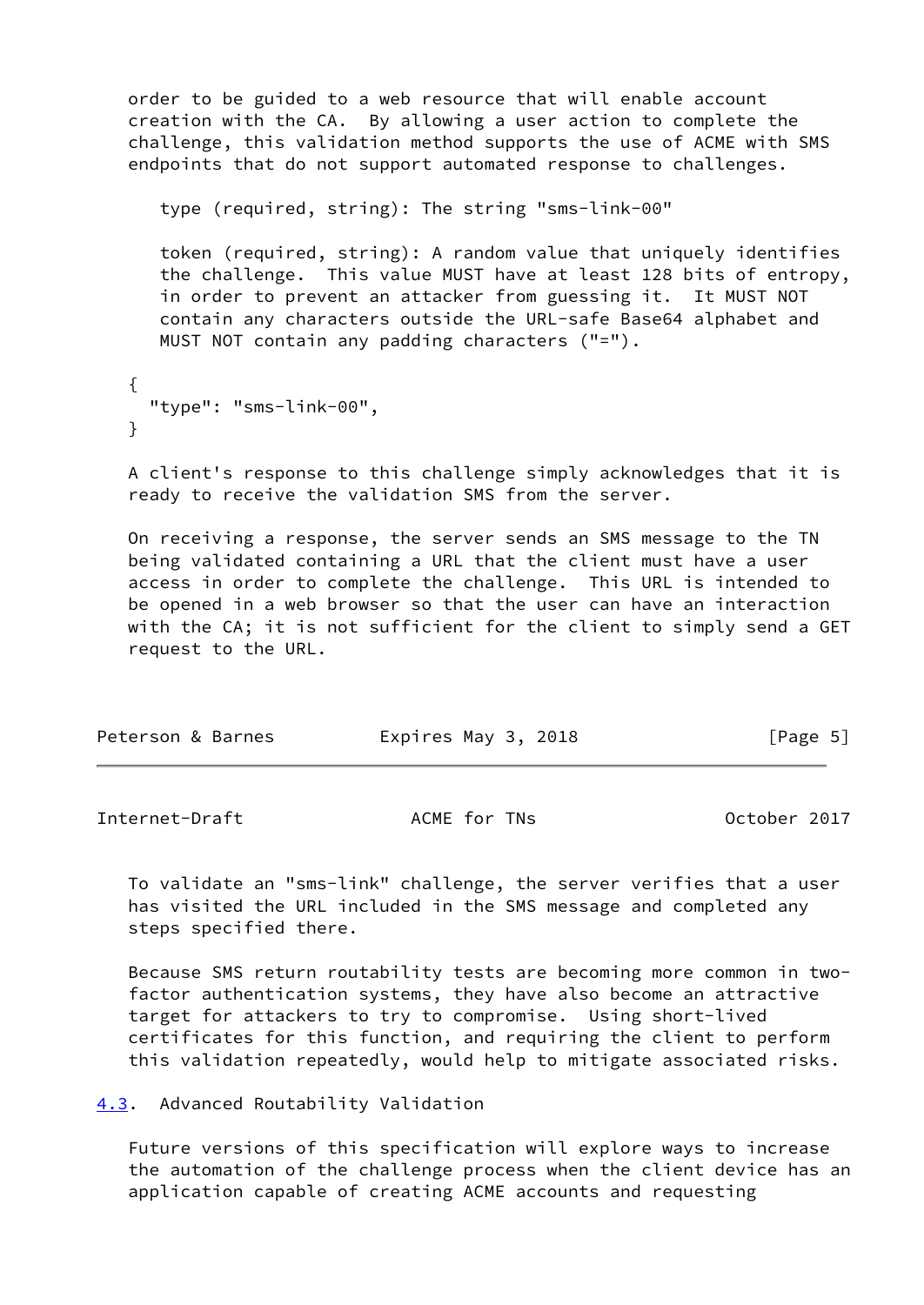certificates to be issued. This will likely follow the token / key authorization pattern of the challenges defined for DNS names, except that the token and key authoriation will be passed in SMS instead of HTTP, TLS, or DNS.

<span id="page-6-0"></span>[4.4](#page-6-0). Authority-Based Validation

 Future versions of this specification will also explore ways that various numbering authorities could attest ownership over numbering resources, and ways that the assignees of numbers could coordinate with those authorities to satisfy ACME challenges and receive certificates. This would likely work much the same way as the Service Provider case in [Section 4.1](#page-4-0).

<span id="page-6-1"></span>[4.5](#page-6-1). Telephone Number Range Validation

 Future versions of this specification will explore ways to validate bulk allocations of telephone numbers such as those used by IP PBXs.

<span id="page-6-2"></span>[5](#page-6-2). Acknowledgments

 We would like to thank you for your contributions to this problem statement and framework.

<span id="page-6-3"></span>[6](#page-6-3). IANA Considerations

 Future versions of this specification will include registrations for the ACME Identifier type and ACME Challenge type registries here.

<span id="page-6-7"></span><span id="page-6-6"></span><span id="page-6-5"></span><span id="page-6-4"></span>

|                | Peterson & Barnes                                                                    | Expires May 3, 2018 |              |  |              | [Page 6] |
|----------------|--------------------------------------------------------------------------------------|---------------------|--------------|--|--------------|----------|
| Internet-Draft |                                                                                      |                     | ACME for TNs |  | October 2017 |          |
|                | 7. Security Considerations                                                           |                     |              |  |              |          |
| TBD.           |                                                                                      |                     |              |  |              |          |
| 8.             | Informative References                                                               |                     |              |  |              |          |
|                | $[I-D.ietf-acme-acme]$<br>Barnes, R., Hoffman-Andrews, J., and J. Kasten, "Automatic |                     |              |  |              |          |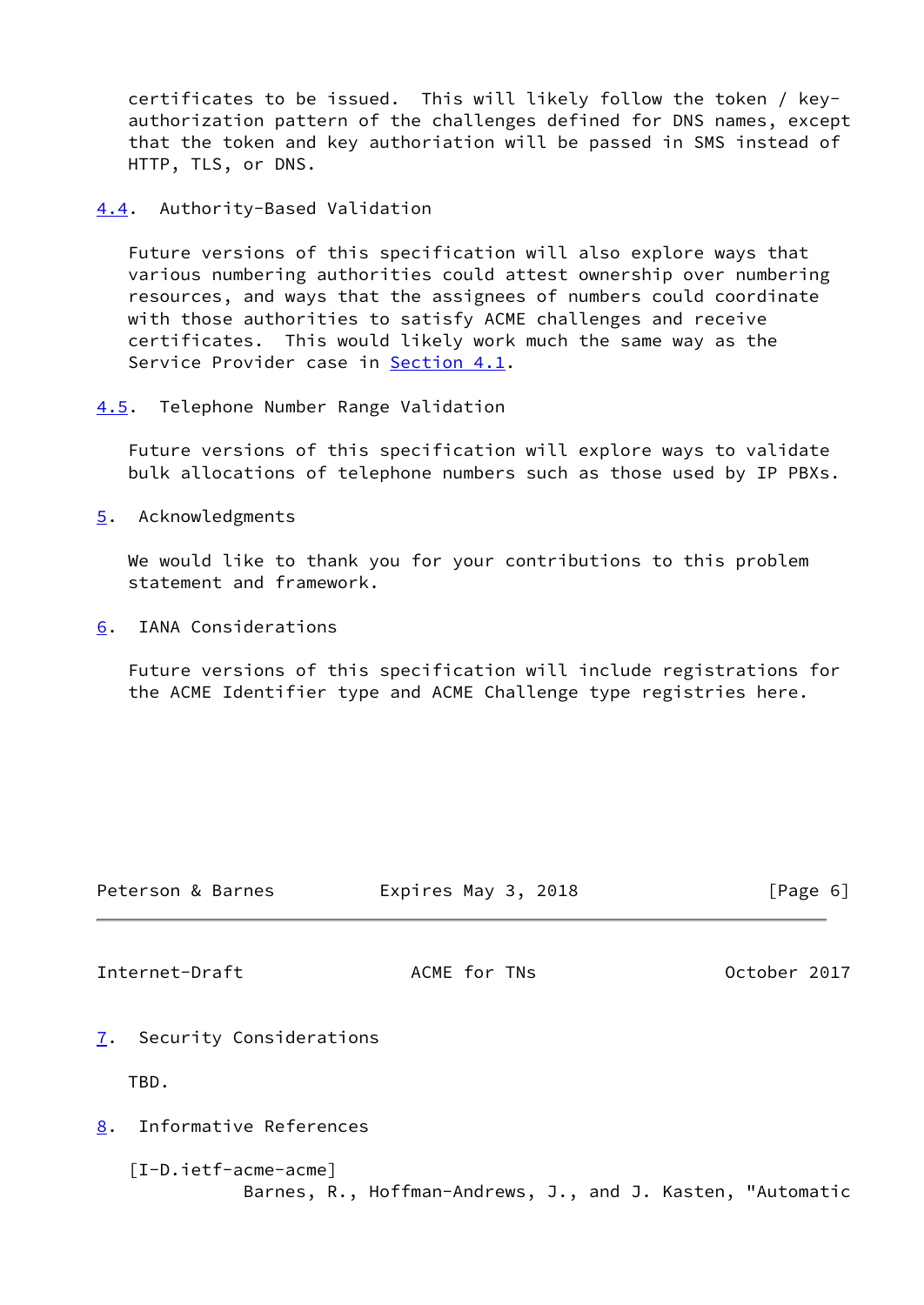Certificate Management Environment (ACME)", [draft-ietf](https://datatracker.ietf.org/doc/pdf/draft-ietf-acme-acme-07) [acme-acme-07](https://datatracker.ietf.org/doc/pdf/draft-ietf-acme-acme-07) (work in progress), June 2017.

<span id="page-7-4"></span>[I-D.ietf-acme-service-provider]

 Barnes, M. and C. Wendt, "ACME Identifiers and Challenges for VoIP Service Providers", [draft-ietf-acme-service](https://datatracker.ietf.org/doc/pdf/draft-ietf-acme-service-provider-01) [provider-01](https://datatracker.ietf.org/doc/pdf/draft-ietf-acme-service-provider-01) (work in progress), July 2017.

[I-D.ietf-acme-star]

 Sheffer, Y., Lopez, D., Dios, O., Pastor, A., and T. Fossati, "Use of Short-Term, Automatically-Renewed (STAR) Certificates to Delegate Authority over Web Sites", [draft](https://datatracker.ietf.org/doc/pdf/draft-ietf-acme-star-00) [ietf-acme-star-00](https://datatracker.ietf.org/doc/pdf/draft-ietf-acme-star-00) (work in progress), June 2017.

<span id="page-7-5"></span>[I-D.ietf-modern-problem-framework]

 Peterson, J. and T. McGarry, "Modern Problem Statement, Use Cases, and Framework", [draft-ietf-modern-problem](https://datatracker.ietf.org/doc/pdf/draft-ietf-modern-problem-framework-03) [framework-03](https://datatracker.ietf.org/doc/pdf/draft-ietf-modern-problem-framework-03) (work in progress), July 2017.

[I-D.ietf-stir-certificates]

 Peterson, J. and S. Turner, "Secure Telephone Identity Credentials: Certificates", [draft-ietf-stir](https://datatracker.ietf.org/doc/pdf/draft-ietf-stir-certificates-14) [certificates-14](https://datatracker.ietf.org/doc/pdf/draft-ietf-stir-certificates-14) (work in progress), May 2017.

<span id="page-7-3"></span>[I-D.ietf-stir-oob]

 Rescorla, E. and J. Peterson, "STIR Out of Band Architecture and Use Cases", [draft-ietf-stir-oob-00](https://datatracker.ietf.org/doc/pdf/draft-ietf-stir-oob-00) (work in progress), July 2017.

<span id="page-7-1"></span>[I-D.ietf-stir-passport]

 Wendt, C. and J. Peterson, "Personal Assertion Token (PASSporT)", [draft-ietf-stir-passport-11](https://datatracker.ietf.org/doc/pdf/draft-ietf-stir-passport-11) (work in progress), February 2017.

<span id="page-7-2"></span>[I-D.ietf-stir-rfc4474bis]

 Peterson, J., Jennings, C., Rescorla, E., and C. Wendt, "Authenticated Identity Management in the Session Initiation Protocol (SIP)", [draft-ietf-stir-rfc4474bis-16](https://datatracker.ietf.org/doc/pdf/draft-ietf-stir-rfc4474bis-16) (work in progress), February 2017.

Peterson & Barnes **Expires May 3, 2018** [Page 7]

<span id="page-7-0"></span>Internet-Draft **ACME** for TNs **October 2017** 

[RFC2119] Bradner, S., "Key words for use in RFCs to Indicate